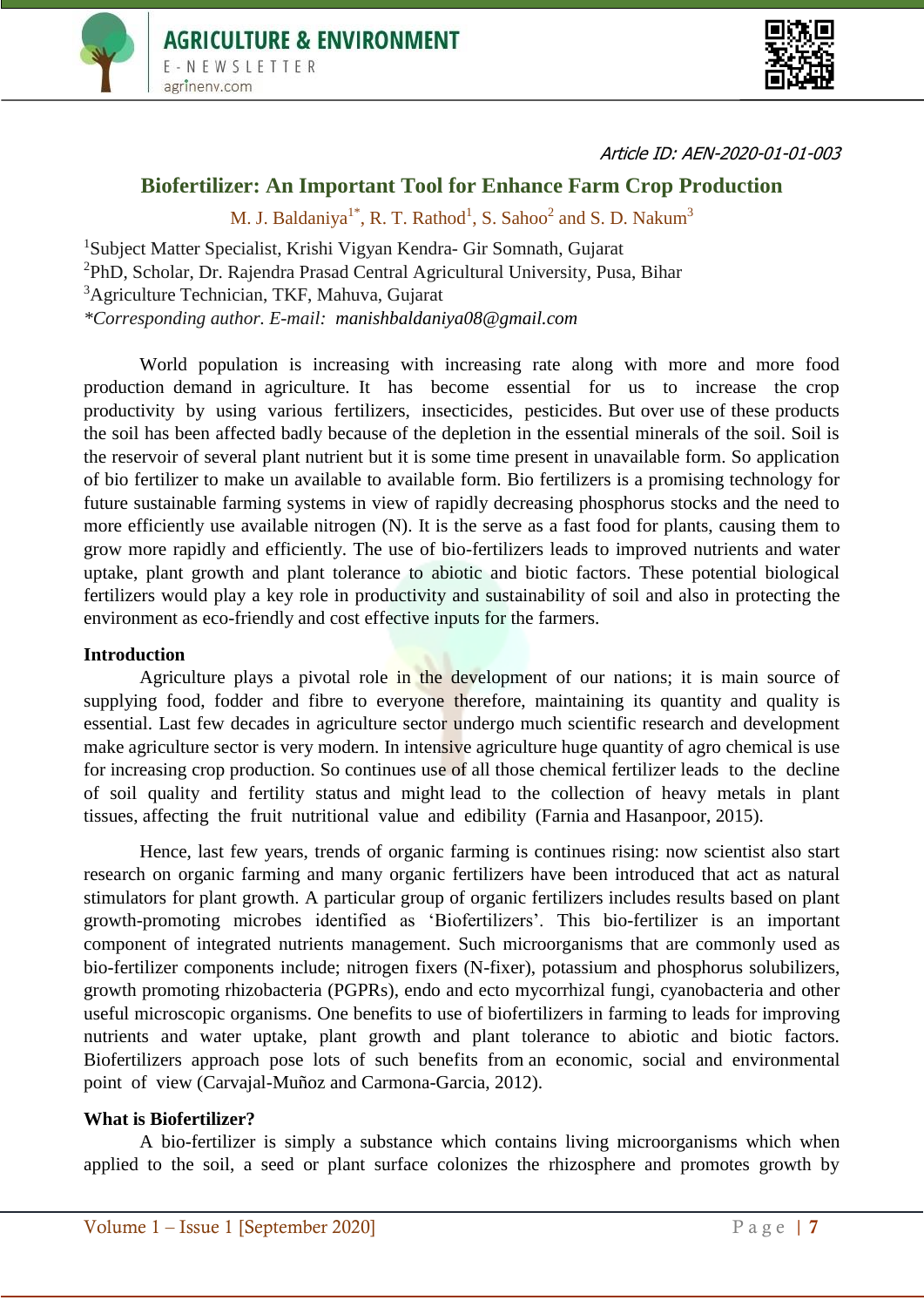



increasing the supply or availability of nutrients to the host plant (Vessey, 2003). A bio-fertilizer is a modernized form of organic fertilizer into which beneficial microorganisms have been incorporated (Swathi, 2010)

## **History of the Biofertilizer**

Bio-fertilizers such as *Rhizobium*, *Azotobacter*, *Azospirillum* and Blue green algae (BGA) have been in use a long time ago. The knowledge about biofertilizer is increases and passes from generation to generation of the farmer. The commercial history of bio-fertilizer began with the launch of "Nitragin" by Nobbe and Hilther in 1895. This was followed by the discovery of *Azotobacter* and then Blue-green algae and a host of other microorganisms which are being used till date as bio-fertilizer (Kribacho, 2010).

## **Importance of Biofertilizer**

Bio-fertilizers play an vital role in agriculture to enhancing and maintaining fertility status of the soil. In addition, the application of biofertilizer to soil improves the structure of the soil and minimizes use of chemical fertilizers. Under low laying area were water logging situation (e. g. Rice field) the application of blue green algae (BGA) and *Azospirillum* gate significant results to improving crop yield. Bio-fertilizers inoculation with *Azotobacter* and *Rhizobium* and Vesicular Arbuscular Mycorrhiza gave the highest increase in straw and grain yield of wheat plants with rock phosphate as phosphate fertilizer (Ritika and Uptal, 2014). Azolla is low-cost, eco-friendly fern use in agriculture to gate benefit in terms of carbon and nitrogen improvement in soil. It was recorded microorganisms such as *Bacillus subtilis*, *Thiobacillus thioxidans* and Saccharomyces species can fix atmospheric nitrogen symbiotically and about 80–90% nitrogen demand could be supplied by soybean through symbiosis (Ritika and Uptal, 2014). Growth, yield and quality parameters of certain plants significantly increased with bio-fertilizers containing bacterial nitrogen fixers, phosphate and potassium solubilizing bacteria and microbial strains of some bacteria (Khosro and Yousef, 2012).

## **Advantages of bio fertilizer**

- $\triangleright$  Due to activity of microbes to secretion of plant growth hormones which help in plant growth.
- $\triangleright$  Protection of the plant against attack by pathogens.
- $\triangleright$  Increasing fertility status of the soil.
- $\triangleright$  No special care is require during application of bio fertilizer.
- $\triangleright$  To reduce the supply & use of chemical fertilizers reduce pollution hazards.
- $\triangleright$  Bio-fertilizers are cost effective compared to synthetic fertilizer to save cost of produce.
- $\triangleright$  Bio-fertilizers restore the soil's natural, nutrient cycle and build soil organic matter and carbon.
- $\triangleright$  Bio-fertilizer provides essential growth regulator and protection against drought.

## **Limitation of bio fertilizer**

- Bio fertilizer can't supply require quantity of nutrient as compared to chemical fertilizer.
- Bio-fertilizer use can sometimes not lead to the expected positive results because of exposure to high temperature or hostile conditions before usage.
- Unavailability of suitable strains of all plant nutrient and unavailability of suitable carrier materials.
- Biofertilizer has short life cycle.
- Lack of awareness among farmers to sue of biofertilizer and ther benefits.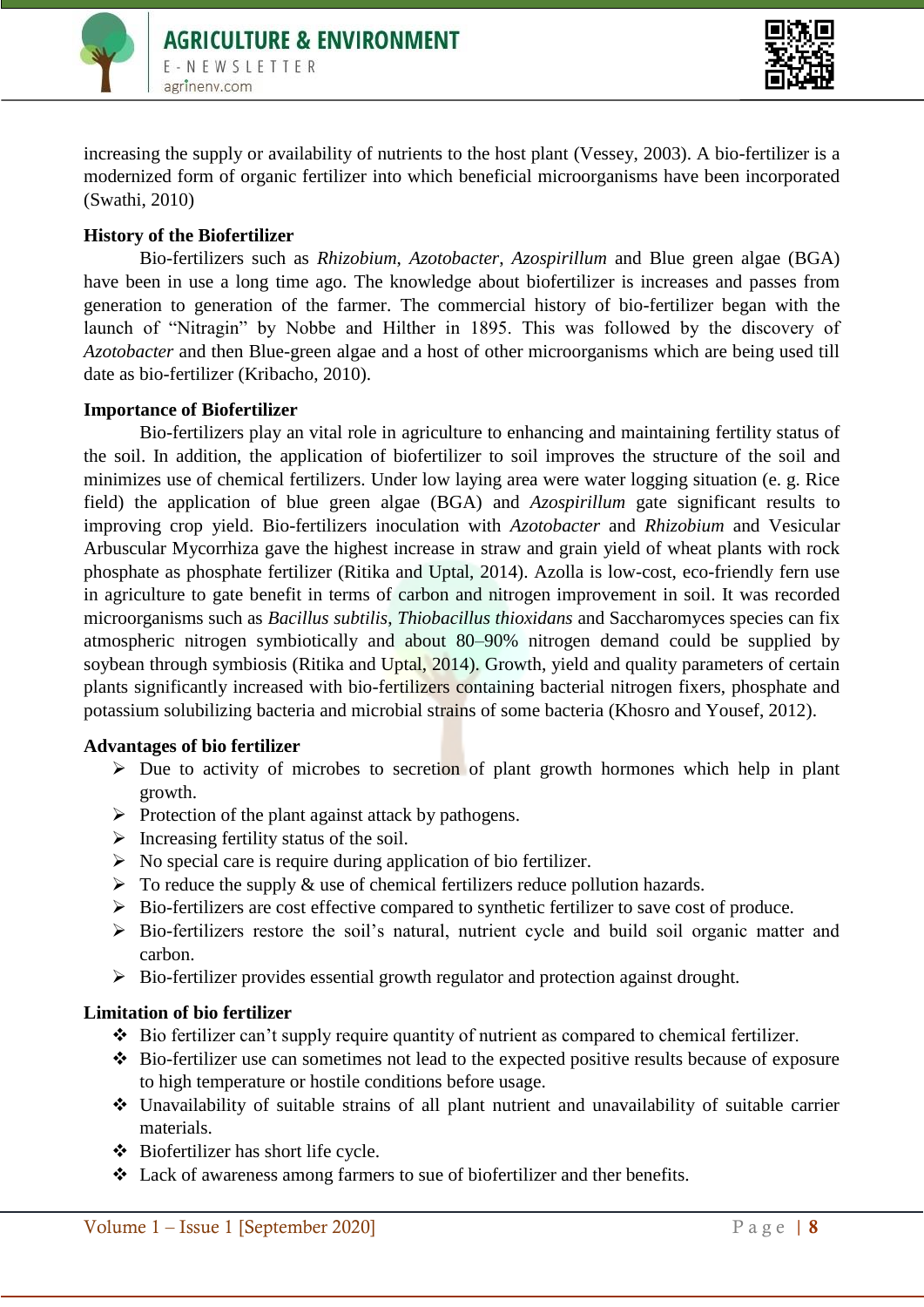



 Some environment constrain such like alkalinity, acidity of soil, drought, water logging condition may no gate proper results.

### **Attention in the use of Bio-Fertilizers**

- Never mix bio-fertilizers with chemical fertilizers.
- Never apply bio-fertilizers along with fungicides and insecticide.
- Never expose bio-fertilizers to sunlight directly.
- Bio-fertilizers are stored at room temperature, not below  $O^{\circ}C$  and above  $35^{\circ}C$

#### **Microorganism use in bio fertilizer**

Some microorganisms that are commonly used as bio-fertilizers include nitrogen fixers, phosphorus solubilise, potassium solubilises, phosphorus mobilizers, used solely or in combination with of fungi.

**Nitrogen Fixture:** Examples include *Rhizobium* Spp., *Azospirillum* Spp. and blue-green algae; these are use as fixing atmospheric nitrogen and converting them to plant useable forms in the soil and root nodules of legumes, Nitrogen fixing bio-fertilizers are crop specific bio-fertlilizers (Choudhury &Kennedy, 2004).

**Phosphate solubilizing bio-fertilizer** (PSB): Examples include *Pseudomoona* Spp. and *Aspergillus*  Spp. These work as solubilizing the insoluble forms of phosphate in soil. Most of phosphorus is in soil occurs as insoluble form which is cannot be used by plants and these organisms accomplish this by secreting organic acids which lower the pH of the soil and cause the dissolution of bound forms of phosphate making them available to plants (Gupta, 2004).

**Phosphate mobilizing bio-fertilizers (PMB):** Examples are Mycorrhiza. They work by scavenging phosphates from soil layers and mobilizing the insoluble phosphorus in the soil to which they are applied. Chang and Yang stated that phosphorus solubilizing biofertilizer (PSB) sometimes act as phosphate mobilizers. Phosphate mobilizing bio-fertilizers are broad spectrum bio-fertilizers.

**Potassium solubilizing bio-fertilizer (KSB):** Examples include Bacillus Spp. and *Aspergillus niger*. Potassium which is available in soil are occurs mostly as silicate minerals which are inaccessible to plants. Which is available only when they are slowly weathered or solubilized. PSM solubilize silicates by producing organic acids which cause the decomposition of silicates and helps in the removal of metal ions thereby making them available to plants. Potassium solubilizing bio-fertilizers are broad spectrum bio-fertilizers.

**Sulphur oxidizing bio-fertilizer (SOB):** Example of sulphur oxidizing microorganism is *Thiobacillus* Spp. These work by oxidizing sulphur to sulphates which can usable by plants.

**Plant growth promoting bio-fertilizer (PGPB):** Examples of plant growth rhizobacteria, *Pseudomonas* Spp. etc: these are producing hormones and anti-metabolites during their regularly body activity and they promotes root growth, decomposition of organic matter which help in mineralization of the soil thereby increasing availability of nutrients and improving crop yield (Khosro and Yousef, 2012).

#### **Conclusion**

Bifertilizer popularity is increasing in many country of the world and many crop. They plays an important role in supplementing nutrients to the plants and restoring the soil fertility, regenerates